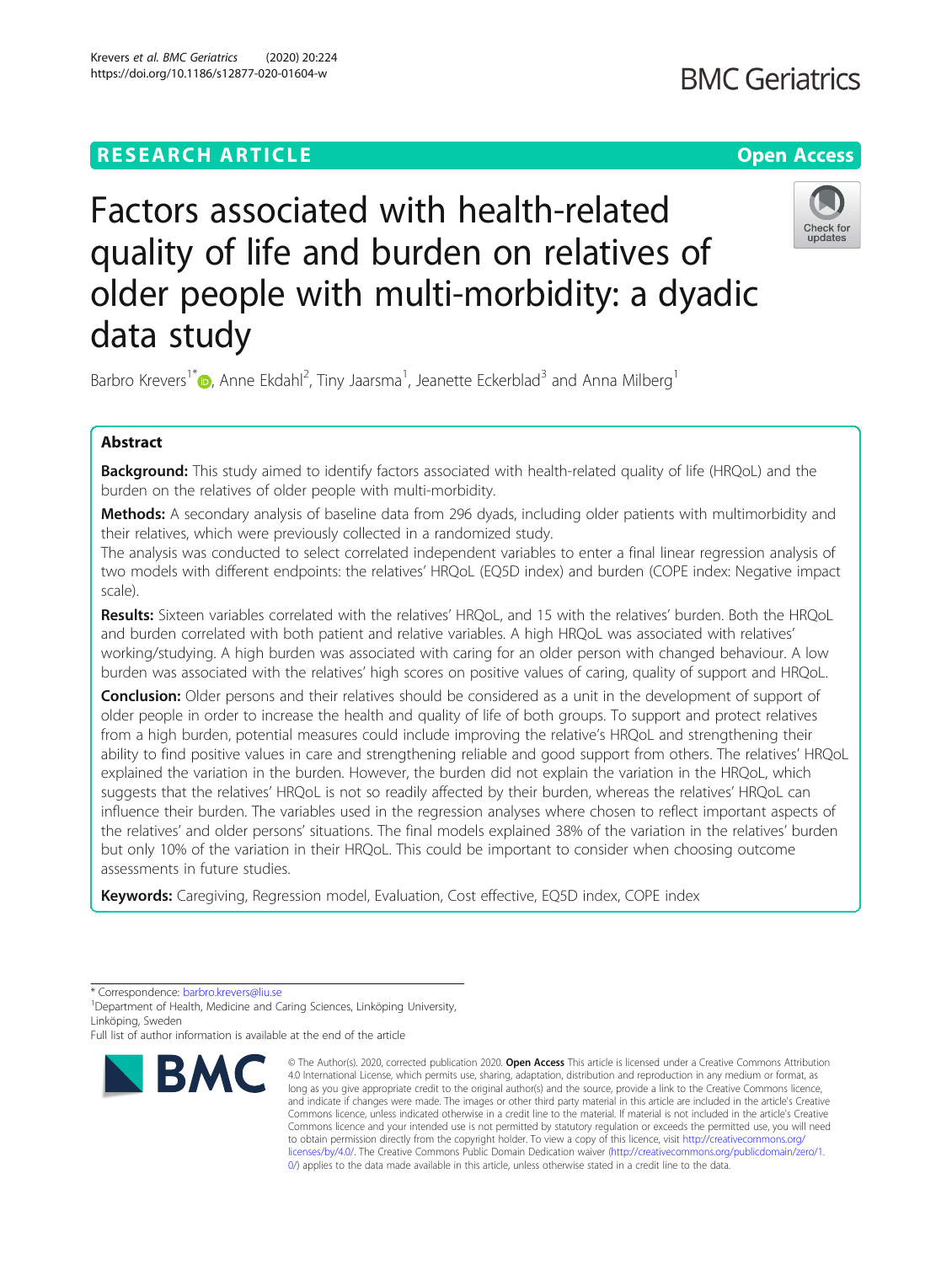# Background

Relatives play an important role in the caring of older people. A consequence of the increase in the proportion of older people in the global population  $[1-3]$  $[1-3]$  $[1-3]$  is that an increasing number of relatives will be involved in care, involving a potential burden, as well as a negative impact on quality of life and health [[4](#page-7-0)–[8](#page-7-0)]. Much research has focused on informal carers for specific diagnostic and social groups, which may limit the generalizability and transferability of study results and conclusions regarding the common real-world situation of the high number of relatives of older people with multi-morbidity [[9\]](#page-7-0), of which many have multiple symptoms and frailty [[10\]](#page-7-0). A recent scoping review of research on informal carers concluded that research on caring for people with multiple needs is still limited, and that the relationships between caring and carer outcomes are complex and not easy to assess properly. The authors call for an improvement to evaluation models and that more in-depth research is needed on the dyadic and relational situation for caring as it concerns and influences both the carer and the person being cared for [[11](#page-7-0)]. For example, studies have shown that experience of minimal support from the family are associated with a low sense of security in patients [\[12](#page-7-0)], as well as their relatives' perception of a high burden  $[13]$  $[13]$ . A previous study has indicated that an increase of the older person's self-perceived health and psychological wellbeing were assoicated with relatives' experience of care-related quality of life, which increased, and of their burden, which decreased [\[14](#page-7-0)]. Research based on dyadic data to investigate the situation of older persons and family carers is still rather scarce.

The question of how to properly assess the situation of the informal carer and the person being cared for concerns not only the design but also the choice of outcome variables that can reveal vital information about the dyadic situation. Burden is a frequently used outcome variable in studies on the relatives of older people. Although burden is an important aspect of caring, it only assesses the situation of relatives and we do not know how it refers to an older person's situation. However, generic assessments of HRQoL, which are also frequently used, allow comparisons between different groups and interventions despite their different characteristics, and can also be used in cost-effective analyses. Thus, HRQoL has also been suggested as an outcome measure for informal carers in order to aggregate the effect on the HRQoL of both patients and relatives. However, these types of HRQoL assessments are constructed for evaluating interventions for patients. Thus, more research is required on generic HRQoL assessments when used on relatives [\[15\]](#page-7-0). We therefore wanted to know more about what influences the burden and HRQoL of the increasing number of relatives of older people with

multi-morbidity, and how these two variables are interconnected. This would be helpful in using the outcome variables and in interpreting the evaluation results.

# Method

# Aim

Our aim was to identify factors associated with HRQoL and with the burden of relatives of older people with multi-morbidity.

## Design

This study is based on a secondary analysis of existing dyadic baseline data on older patients with multimorbidity and their relatives, previously collected in a randomized controlled study designed to evaluate an ambulatory geriatric unit. Two statistical regression models were developed to examine the explanatory factors for relatives' perceived A) HRQoL and B) burden.

## Setting

Data were collected in a municipality in South-Eastern Sweden with a combined rural and urban population of approximately 130,000. Most health care was provided at 10 primary centres and one hospital with a total of around 300 beds, 12 specialist departments and 24-h admittance for surgical and medical emergencies. The municipality provided home health and social care when needed. In Sweden, county councils and municipalities are responsible for providing health and social care, funded mainly by income taxes.

## Participants

Inclusion criteria for older people with multimorbidity were age  $\geq$  75 years, living in their regular home in a city in South-Eastern Sweden, having at least three concomitant medical diagnoses and having received inpatient hospital care at least three times in the previous 12 months. Out of a random sample of 844 eligible older people, 325 declined to participate, 79 had moved to an institution, 26 had died and 32 were unavailable. The remaining 382 older persons and 296 of their relatives took part in a baseline assessment. There were no additional inclusion or exclusion criteria for the relatives. Thus, the present analysis includes dyadic data from 296 older people with multi-morbidity and 296 relatives who were their closest caring relatives (Table [1\)](#page-2-0).

# Procedure

Older people who were potential participants were identified from a population-based administrative database maintained by the county council. All eligible participants received an invitation letter with information about the study and were then contacted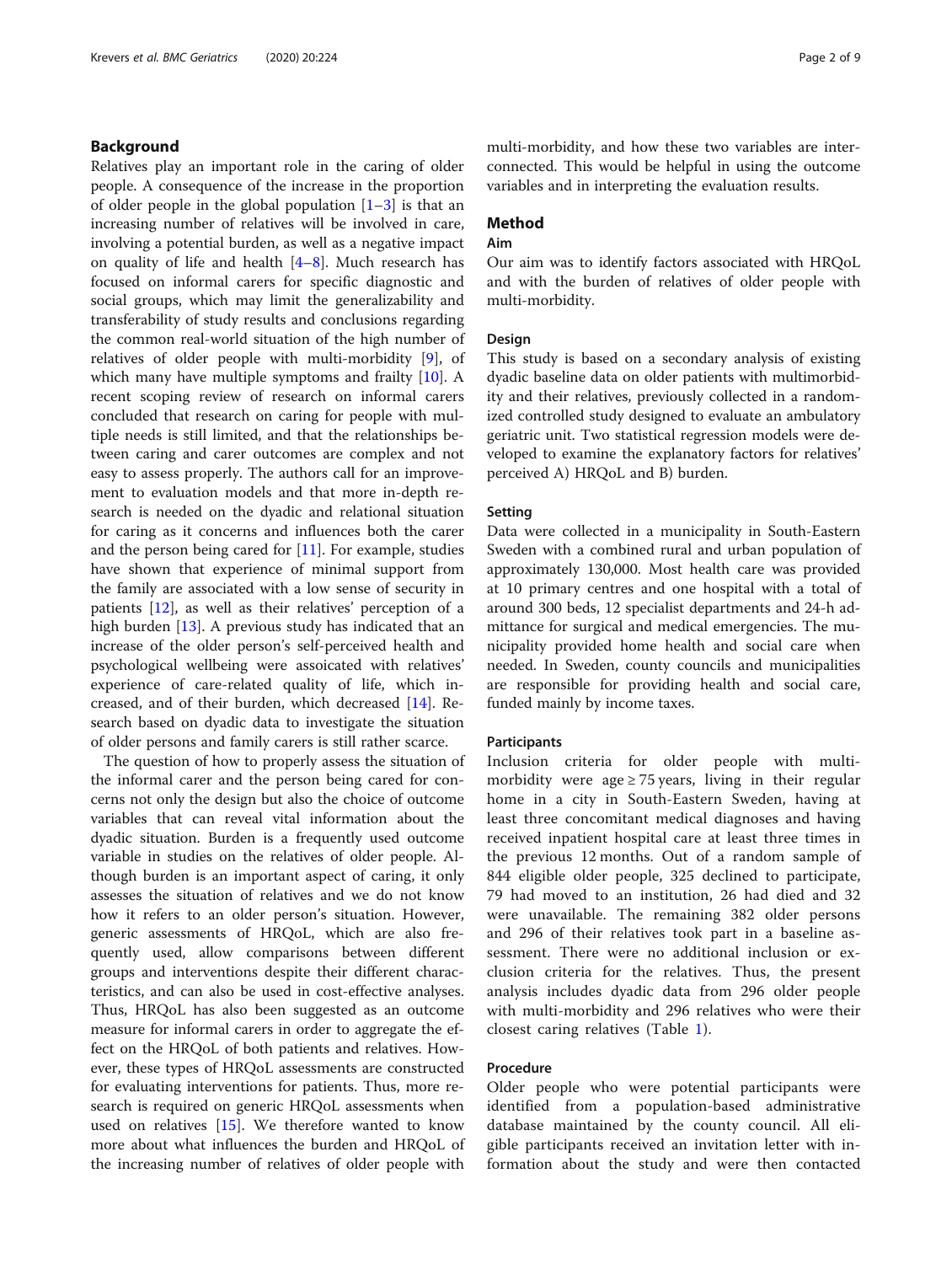## <span id="page-2-0"></span>**Table 1** Characteristics of the participants: relatives  $(N = 296)$  and older people  $(N = 296)$

| Characteristics                                         | Relatives                |      | Older people                   |      |  |
|---------------------------------------------------------|--------------------------|------|--------------------------------|------|--|
|                                                         | mean                     | sd   | mean                           | sd   |  |
| Age                                                     | 66.7                     | 13.8 | 82.5                           | 4.7  |  |
|                                                         | n                        | $\%$ | $\mathsf{n}$                   | %    |  |
| Female                                                  | 198                      | 66.9 | 139                            | 47.0 |  |
| Male                                                    | 89                       | 30.1 | 157                            | 53.0 |  |
| Relative's relationship to the older person             |                          |      |                                |      |  |
| Spouse/partner (wife 73%, husband 27%)                  | 140                      | 48.3 |                                |      |  |
| Child (daughter 60%, son 40%)                           | 132                      | 45.5 |                                |      |  |
| Other                                                   | 18                       | 6.3  | $\qquad \qquad \longleftarrow$ |      |  |
| Single                                                  | 41                       | 14.3 | 136                            | 46.3 |  |
| Higher education (upper secondary school or university) | 130                      | 44.8 | 59                             | 19.9 |  |
| Main occupation <sup>a</sup>                            |                          |      |                                |      |  |
| Employed or self-employed work, studying                | 103                      | 34.9 |                                |      |  |
| Retired (due to age)                                    | 178                      | 60.3 |                                |      |  |
| Other                                                   | 28                       | 9.6  |                                |      |  |
| Relative cohabiting with older person                   | 138                      | 47.6 |                                |      |  |
| Older person living alone                               | $\overline{\phantom{0}}$ |      | 135                            | 45.9 |  |
| Most common medical diagnosis of the older person b     |                          |      |                                |      |  |
| Circulatory                                             |                          |      | 284                            | 95.9 |  |
| Musculoskeletal                                         |                          |      | 233                            | 78.7 |  |
| Psychiatric                                             |                          |      | 102                            | 34.5 |  |

Note: sd = standard deviation;  $n =$  number; % = valid percent

a. Multiple responses possible, b. All had at least three concomitant medical diagnoses

by telephone. The older people who agreed to participate were asked to name their closest caring relative. These relatives also received an invitation and information letter. Independent collectors gathered baseline data following a structured protocol including asking the older people questions during a home visit. Relatives either completed a questionnaire during the baseline assessment of the older person (50%) or took part in a structured telephone interview (50%). The data collectors were trained care professionals but were not engaged in caring for the older participants. Both the older people and their participating relatives were informed of their right to withdraw from the study and were assured that their confidentiality would be maintained.

# Measures

To ensure coverage of important aspects of the caring situation, we consulted previous research to choose appropriate questions, instruments and scales. All the selected instruments and set of questions have been used in other studies of older people and relatives, in both Sweden and in other countries, and have demonstrated proper validity and reliability.

# Data and assessments reported by relatives **Demography**

Age, sex, civil status, educational level, occupation.

# Health-related quality of life (HRQoL)

-EQ-5D index (Dependent variable in regression model A): Self-reported health status in five domains (mobility, self-care, usual activities, pain/discomfort, anxiety/depression with three-level response scales) and transformed into an index based on the public's valuation of quality of life related to different health states (−.594 = worse than dead to  $1 = \text{full health}$  [\[16](#page-7-0)].

# Burden

-Negative impact scale in COPE index (Dependent variable in regression model B): A summary of seven questions on: emotional well-being, physical health, overly demanding caring, difficulties in relationships with family, with friends, feeling trapped, financial difficulties (4 point Likert scale  $1 =$  never to  $4 =$  always, total scale  $7 =$ never to  $28 =$  always) [\[17](#page-7-0)].

-Hours of care per week provided by the relative of the older person.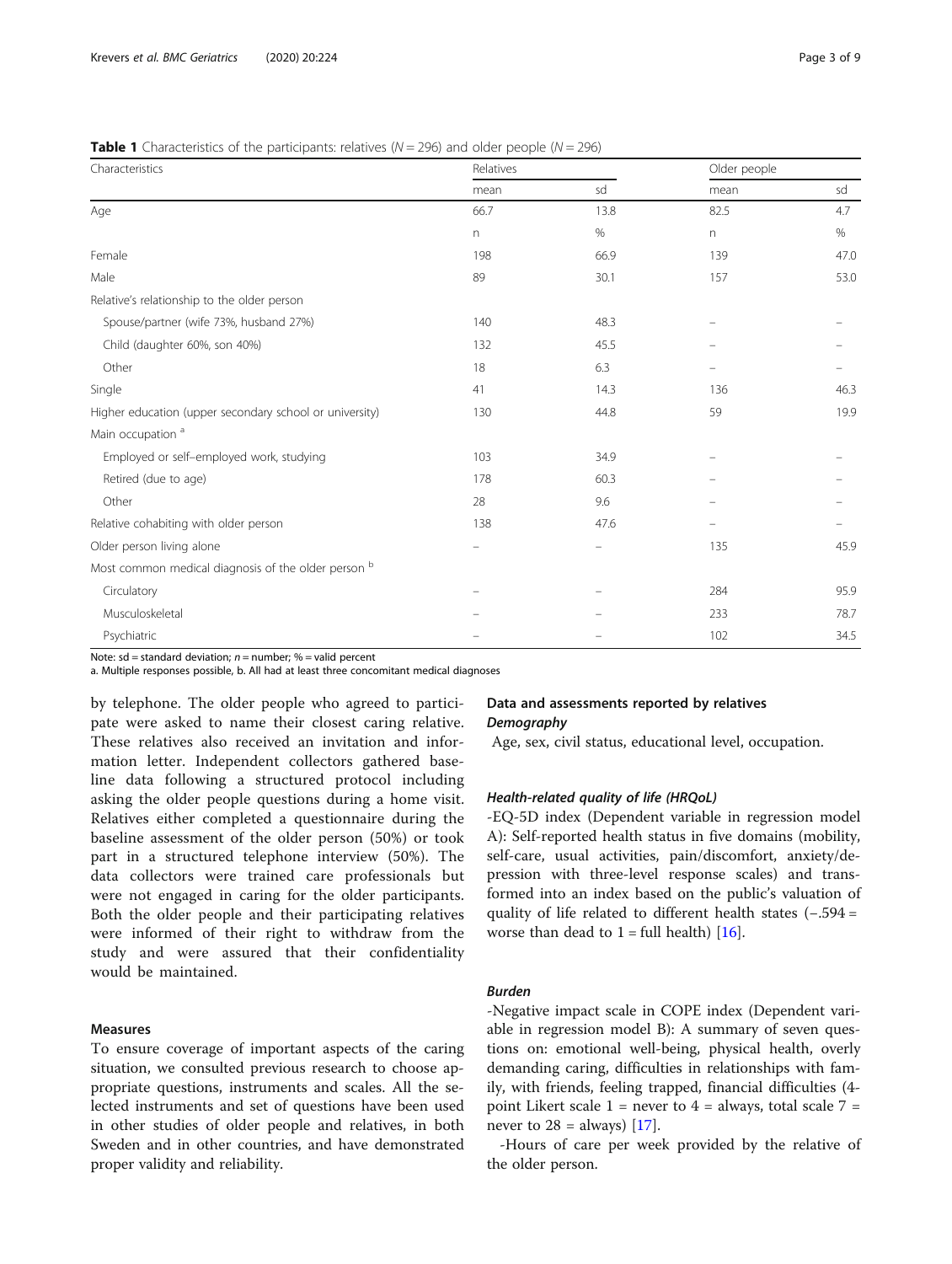## Coping

-Positive value in caring: Positive value scale (4 item) in COPE index: questions on coping with caring, finding caring worthwhile, experiencing a good relationship with the person, cared for, and being appreciated for providing care (4-point Likert scale:  $1 =$  never to  $4 =$  always, total scale  $4$  = never to  $16$  = always) [[17\]](#page-7-0).

-Attachment security profile: Experiences in close relationships (ECR-16) contains two subscales: Anxiety scale, a measure of fear of rejection and abandonment (8 item) and Avoidance scale, a measure of discomfort with closeness and dependence on close others (8 item), (7 point Likert scale:  $1 =$  disagree to  $7 =$  agree, higher scores on each scale indicate greater attachment insecurity) [[18\]](#page-7-0).

#### Relatives' sense of security and support

-Sense of security in care – Relatives' evaluation (SEC-R) contains threes subscales: Care interaction scale (7 item), Mastery scale (5 item), Patient situation scale (5 item) (6-point Likert scale: $1$  = never to 6 = always) [[19\]](#page-7-0).

-Quality of support scale (4 item) in COPE index: questions on support received from friends and neighbours, from family, and from health and social services, and perceived overall support (4-point Likert scale:  $1 = never to 4 = always, total scale 4 = never to$  $16 =$  always) [[17\]](#page-7-0).

#### Relatives' perceptions of the older person's health

-Relatives' perceptions of weather the older person has changed behaviour that affects the interaction with the relatives and make them sad or upset: a single question from the EUROFAMCARE Comprehensive Assessment Tool (5-point Likert scale:  $1 =$  never to  $5 =$  very often) [[20\]](#page-7-0), based on a modified Behavioural and Instrumental Stressors in Dementia (BISID) [[21](#page-7-0)].

-Relatives' expectation of the older person's future health development over the next year: a single question from the Patient Perspective on Care and Rehabilitation Process instrument (POCR)  $(1 =$  recovered,  $2 =$  neither good nor poor,  $3 =$  deteriorating) [[22\]](#page-7-0).

# Data and assessments reported by the older person Psychological health

Geriatric Depression Scale 15-item (GDS) (yes/no, total score  $1 = \text{not } \text{depressed to } 15 = \text{depressed}$  [\[23](#page-7-0)].

## Older person's sense of security and support

-Sense of security in care – Patient' evaluation (SEC-P) contains threes subscales: Care interaction scale (8 item); Identity scale (4 item), Mastery scale (3 item), (6-point Likert scale:  $1 =$  never to  $6 =$  always) [[24\]](#page-7-0).

-Quality of support scale (4 item) in COPE index: questions on support received from friends and neighbours, from family, and from health and social services, and perceived overall support (4-point Likert scale:  $1 =$  never to  $4 =$  always, total scale:  $4 =$  never to  $16 =$  always) [\[17](#page-7-0)].

## Data analysis

We conducted uni-, bi- and multivariate analyses, including a commonality analysis, to select unique impacts of correlated independent variables to enter in a final linear regression analysis of two models. The EQ5D index was the dependent variable in model A (HRQoL) and the negative impact scale of the COPE index was the dependent variable in model B (burden). We used a Pearson's correlation in the parametric bivariate analysis for the continuous variables with normal distribution and a non-parametric Spearman's Rho correlation analysis for the categorical data. Independent variables were selected for use in an initial forward stepwise regression (Table [2](#page-4-0)). Variables with an alpha level of < 0.09 were included, and an alpha level 0.10 was set as a limit for removal. We used listwise exclusion to handle internal missing values. Stepwise regression was conducted to select variables for the final two ENTER regression models. In the final models, three independent variables were used in model A and four were used in model B (Table [3\)](#page-5-0). The alpha level was set to 0.05 for significance in both models.

# Results

Ages ranged from 31 to 91 years in the relatives and from 75 to 96 years in the older people. Table [1](#page-2-0) contains further information about the participants.

# Correlation analysis

There was a significant relationship ( $p < 0.05$ ) between the two concepts under investigation and other variables. The HRQoL correlated with 16 out of 19 variables and burden with 15 out of 19 variables (Table [2\)](#page-4-0). The relatives' HRQoL was negatively correlated with burden, and vice versa. Four out of five variables that derived from the older persons' reported data such as general depression, their sense of security and quality of support, were positively correlated with relatives' HRQoL and negatively correlated with relatives' burden. The strongest correlations for each endpoint are summarized below.

The correlations indicate that the HRQoL was higher in relatives who were working or studying, had a higher education, and when the older person perceived a higher quality of support, while the HRQoL was lower in relatives caring for an older person whose behaviour had changed, those who showed higher anxiety in close relationships in their attachment profile and those who perceived a higher burden. Relatives' perceptions of a lower burden correlated with situations in which relatives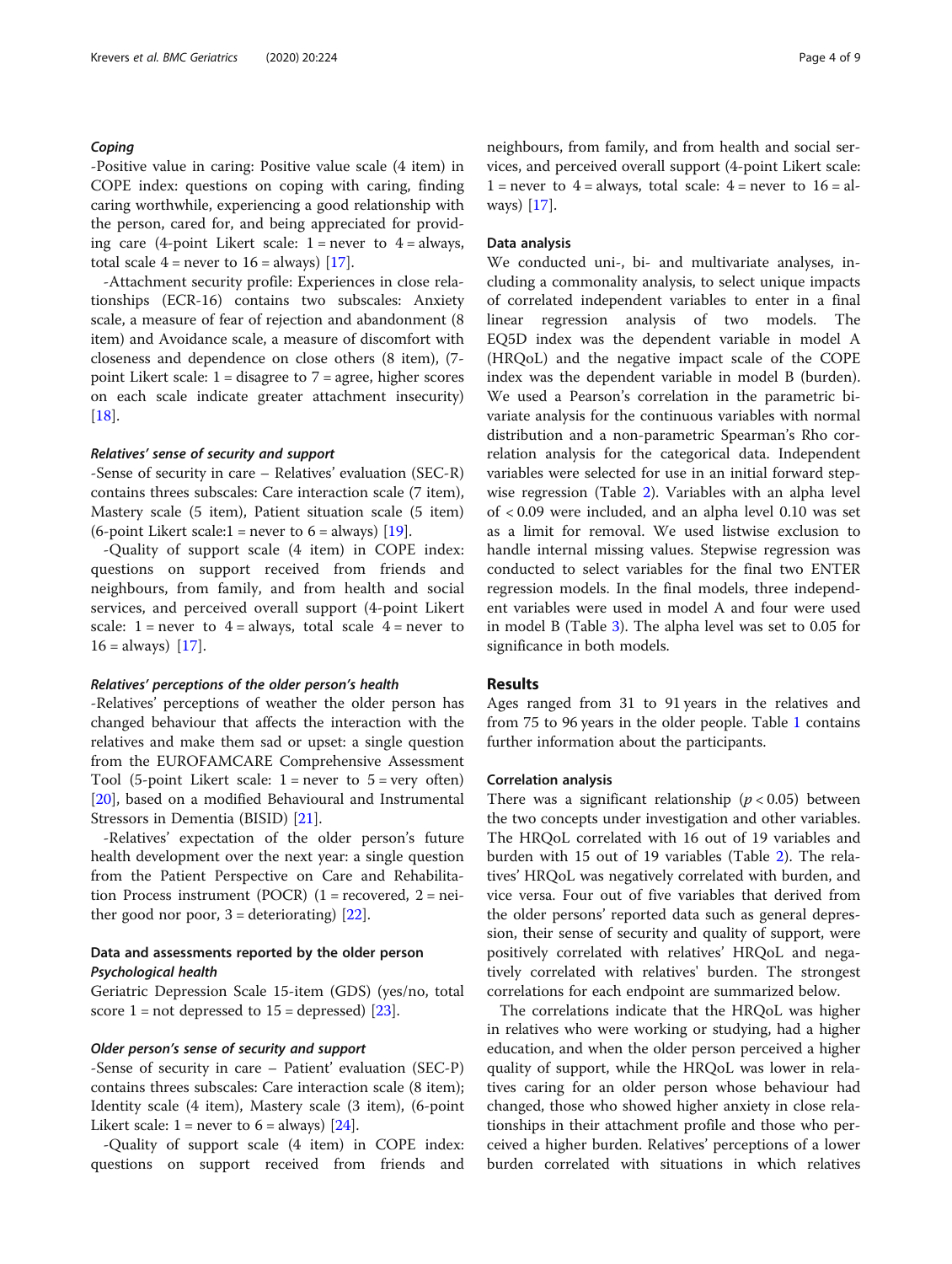<span id="page-4-0"></span>Table 2 Relatives' HRQoL (EQ5D index) and burden (Negative impact scale in COPE index) and their bivariate associations with the selected variables

| Variables                                                                                              |         | <b>HRQoL</b> |               |         | Burden |               |  |
|--------------------------------------------------------------------------------------------------------|---------|--------------|---------------|---------|--------|---------------|--|
| Relatives' data                                                                                        | r       | rho          | $\mathcal{D}$ | r       | rho    | $\mathcal{P}$ |  |
| Demography                                                                                             |         |              |               |         |        |               |  |
| Spouse/partner ( $0 = no$ ; $1 = yes$ )                                                                |         | $-.16$       | $.007*$       |         | $-.12$ | $.042*$       |  |
| Work/studying $(0 = no; 1 = yes)$                                                                      |         | .28          | $< .001*$     |         | .01    | .892          |  |
| Education level ( $0 =$ none to $4 =$ high/university level)                                           |         | .18          | $.003*$       |         | .16    | $.009*$       |  |
| <b>HRQoL</b> (-.594 = worse than dead to $1 = \text{full health}$ )                                    |         |              |               | $-.182$ |        | $.003*$       |  |
| <b>Burden and strain</b>                                                                               |         |              |               |         |        |               |  |
| Burden ( $7$ = never to $28$ = always)                                                                 | $-.182$ |              | $.003*$       |         |        |               |  |
| Care hours/week provided by the relative                                                               |         | $-.16$       | $.017*$       |         | .20    | $.002*$       |  |
| Coping                                                                                                 |         |              |               |         |        |               |  |
| Positive value in caring in COPE index $(4 =$ never to $16 =$ always)                                  | .042    |              | .483          | $-.493$ |        | $< .001**$    |  |
| Anxiety in close relationships (1 = low to $7 =$ high)                                                 | $-.190$ |              | .002*         | .080    |        | .188          |  |
| Avoidance in close relationships $(1 = low to 7 = high)$                                               | $-.125$ |              | $.040*$       | $-.024$ |        | .701          |  |
| Sense of security and support                                                                          |         |              |               |         |        |               |  |
| Care interaction (1 = never to $6 =$ always)                                                           | .133    |              | $.038*$       | $-.225$ |        | $< 0.01**$    |  |
| Mastery (1 = never to $6 =$ always)                                                                    | .132    |              | $.027*$       | $-.360$ |        | $< 0.001**$   |  |
| Patient situation (1 = never to $6 =$ always)                                                          | .127    |              | $.039*$       | $-.230$ |        | $< .001**$    |  |
| Quality of support $(4 =$ never to $16 =$ always)                                                      | .030    |              | .62           | $-.395$ |        | $< .001**$    |  |
| Older person's health                                                                                  |         |              |               |         |        |               |  |
| Changed behaviour (1 = never to $5 =$ very often)                                                      | $-.215$ |              | $< .001*$     | .474    |        | $< 0.001**$   |  |
| Perception of future health trajectory (1 = recovered; $2$ = neither good nor poor; 3 = deteriorating) |         | $-.13$       | $.024*$       |         | .26    | $< .001**$    |  |
| Older persons' data                                                                                    |         |              |               |         |        |               |  |
| <b>Health</b>                                                                                          |         |              |               |         |        |               |  |
| General depression $(1 = not$ depressed to $15 =$ depressed)                                           | $-.160$ |              | $.007*$       | .197    |        | $.001**$      |  |
| Sense of security and support                                                                          |         |              |               |         |        |               |  |
| Care interaction (1 = never to $6 =$ always)                                                           | .124    |              | $.038*$       | $-.084$ |        | .16           |  |
| Identity (1 = never to $6 =$ always)                                                                   | .093    |              | .118          | $-.150$ |        | .012*         |  |
| Mastery (1 = never to $6 =$ always)                                                                    | .116    |              | $.050*$       | $-.183$ |        | $.003*$       |  |
| Quality of support $(4 =$ never to $16 =$ always)                                                      | .162    |              | $.006*$       | $-.138$ |        | $.022*$       |  |

Bold figures = variables used in the stepwise regression analysis

 $*_{p} \leq 0.05; ** \leq 0.001$ 

perceived higher positive values in caring, higher quality of support and higher sense of mastery over the care situation, whereas, relatives' perceptions of a higher burden were associated with situations in which the older persons had changed their behaviour, relatives expected the older person's health to deteriorate and relatives provided a higher amount of care hours per week (Table 2).

## Regression analysis

The final regression model A with the HRQoL as a dependent variable included four independent variables, of which only working or studying were statistically significant. Selected variables, though not significant, were relatives' burden, their perceived sense of security in care interaction and the quality of support perceived by older people. Not working or studying were associated with a decreased HRQoL (EQ5D index) by 0.139 on the scale. This variable had a direct influence of 28% on the variance of HRQoL and the whole model explained 10% of the variance in HRQoL when adjusted for multiple variables (Table [3\)](#page-5-0).

The final regression model B with burden as a dependent variable included four independent variables. The result showed that an improvement of 0.10 on the EQ5D index of relatives' HRQoL was associated with a decreased burden of 1.70 scale steps. Furthermore, 1 step increases on the scale of relatives' positive value of caring and quality of support were associated with a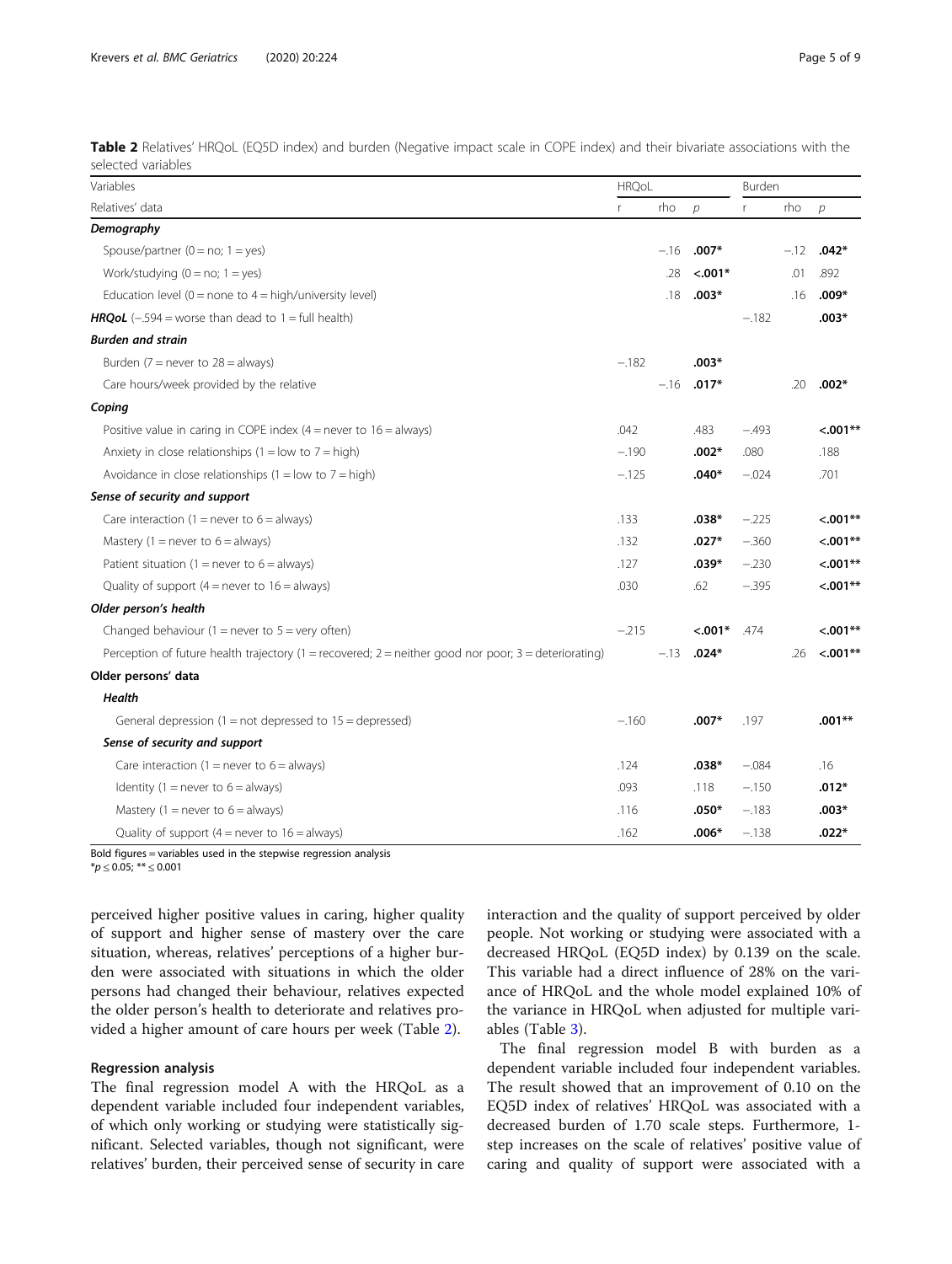<span id="page-5-0"></span>Table 3 Linear regression models showing the independent variables that best explain the variation in HRQoL (EQ5D index) and burden (Negative impact scale COPE index)

| <b>MODEL A: Dependent variable</b>                                                          | <b>HRQoL</b> $(n = 227)$ |                                    |         |         |               |       |           |
|---------------------------------------------------------------------------------------------|--------------------------|------------------------------------|---------|---------|---------------|-------|-----------|
|                                                                                             | B                        | 95% CI for B                       |         | β       | $\mathcal{D}$ | $R^2$ | Adj $R^2$ |
| Independent variables                                                                       |                          | Lower                              | Upper   |         |               |       |           |
| Relatives working/studying $(0 = no; 1 = yes)$                                              | .139                     | .074                               | .204    | .275    | $< 0.01*$     |       |           |
| Care interaction perceived by relatives $(1 =$ never to $6 =$ always)                       | .027                     | $-.004$                            | .057    | .117    | .086          |       |           |
| Quality of support perceived by older people $(4 =$ never to $16 =$ always)                 | .011                     | $-.002$                            | .023    | .112    | .087          |       |           |
| Burden perceived by relatives ( $7$ = never to $28$ = always)                               | $-.007$                  | $-.016$                            | .001    | $-.111$ | .093          |       |           |
| Explained variance                                                                          |                          |                                    |         |         |               | .112  | .096      |
| <b>MODEL B: Dependent variable</b>                                                          |                          | <b>Burden</b> $(n = 255)$          |         |         |               |       |           |
|                                                                                             | B                        | β<br>95% CI for B<br>$\mathcal{D}$ |         |         |               | $R^2$ | Adj $R^2$ |
| Independent variables                                                                       |                          | Lower                              | Upper   |         |               |       |           |
| Relatives' health–related quality of life $(-0.594)$ = worse than death to 1 = full health) | $-1.732$                 | $-3.272$                           | $-.193$ | $-.112$ | $.028*$       |       |           |
| Positive value in caring perceived by relatives $(4 =$ never to $16 =$ always)              | $-.468$                  | $-.646$                            | $-.290$ | $-.307$ | $< 0.01*$     |       |           |
| Quality of support perceived by relatives $(4 =$ never to $16 =$ always)                    | $-.211$                  | $-.352$                            | $-.070$ | $-.171$ | $.003*$       |       |           |
| Changed behaviour of older person perceived by relatives $(1 =$ never to $5 =$ very often)  | 1.002                    | .660                               | 1.344   | .308    | $< 0.01**$    |       |           |
| Explained variance                                                                          |                          |                                    |         |         |               | .386  | .376      |

Unstandardized coefficient (B) with 95% confidence interval (CI), standardized coefficient ( $\beta$ ) for the independent variables, coefficient of determination (R<sup>2</sup>) for overall model fit, adjusted coefficient of determination (adj  $R^2$ ) regarding multiple independent variables  $**p* \le 0.05; ** \le 0.001$ 

decrease in burden by 0.47 and 0.21 scale steps, respectively. As an older person's behaviour deteriorated by one step on this scale, the relatives' burden increased by around one on the negative impact scale. The direct influence on the variance of the burden was as follows: changed behaviour in the older person (31%), positive value in caring (31%), quality of support (17%) and relatives' HRQoL (11%). When adjusted for multiple variables, the whole model explained 38% of the variance in the burden (Table 3).

# **Discussion**

Our study on dyadic data offers in-depth information about factors connected to the HRQoL and burden in relatives of older people with multi-morbidity. It also provides valuable information about the association between these two outcome variables, investigated through two regression models A (HRQoL) and B (burden). Most of the examined variables have significant bivariate associations with HRQoL (16 out of 19) and burden (15 out of 19), and some of them demonstrate the dyadic aspect of caring, such as the older people's sense of security, perceived quality of support, and mental health. Of the four selected variables in model A, only one – working/ studying – explained the variation in relatives' HRQoL, whereas, all four of the four selected variables in model B explained variations in the relatives' burden: relatives' perceptions of changed behaviour in the older person, positive value in caring, quality of support and the relatives' HRQoL.

The results indicate that the relatives' involvement in work or study is associated with a higher HRQoL. Other researchers have found that relatives who can balance work and family life with a caring situation also report higher levels of life satisfaction and wellbeing [[25](#page-7-0)]. Having a job may also improve a relative's health, opportunities for social contact and their financial situation  $[9, 26]$  $[9, 26]$  $[9, 26]$  $[9, 26]$ . However, if the family caring role involves a high burden, it may be difficult to achieve this balance, which may lead to the person leaving their work [\[27,](#page-8-0) [28\]](#page-8-0). Our results indicate that relatives who are working or studying probably represent a younger generation and also a healthier cohort with better physical and psychological resilience than the total sample of relatives. Their situation as caring relatives has not noticeably influenced their health or their HRQoL. Another reason could be that in Sweden, the younger generation seldom cohabit with the older generation and do not have to deal with the needs of older persons in everyday activities. A probable prerequisite is that the working group of relatives also perceive that an adequate level of health and social care is being provided for the older person who, in this case, is probably a parent living alone. There are indications that older people who are single receive more home services than cohabiting spouses [[29\]](#page-8-0).

The four explanatory factors of burden demonstrate that the relatives' caring situation is embedded in their total life situation, which also embraces the older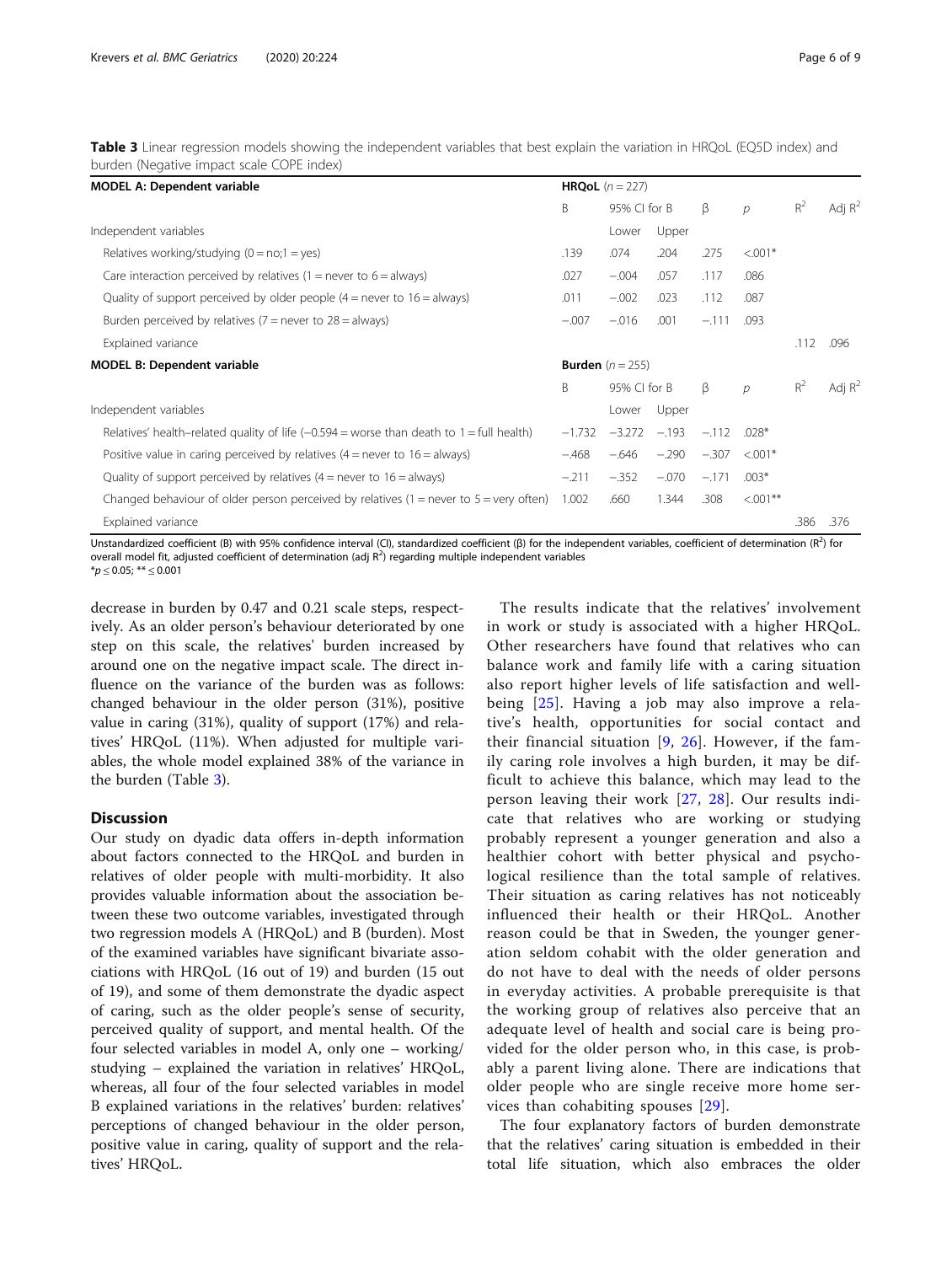persons' situation. The relatives' HRQoL is one of the explanatory factors of burden and it shows an association pattern of higher burden lower HRQoL, and vice versa. This is a pattern that has been described in other studies on relatives of older people [\[4,](#page-7-0) [5,](#page-7-0) [30\]](#page-8-0). However, our study also demonstrates that the burden did not explain the change in HRQoL (regression model A). These findings suggest that relatives with a higher HRQoL can handle even a strained caring situation, while a lower HRQoL will have a negative effect on the relatives' perceived burden. Relatives in poor health and with a correspondingly low HRQoL will find it difficult to handle their own situation while also providing support to an older person who is unwell. Some relatives, often spouses, also have multiple-chronic conditions, which impact their ability to care [\[31](#page-8-0)].

In our results, caring for an older person with changed behaviour is related to higher burden. This result is in line with other studies on the relatives of persons with cognitive impairment, for example, from dementia or stroke [\[13](#page-7-0), [32](#page-8-0)–[34](#page-8-0)]. In our sample, older people with multi-morbidity had at least three concomitant medical diagnoses and had received inpatient hospital care at least three times in the previous 12 months, implying they are all potentially frail. When changed behaviour is included in this frailty, the results suggest that relatives feel an increased burden. Their interaction with the older person, including relationships and roles, might have changed, which can cause a sense of loss and frustration [\[35](#page-8-0)].

When considering ways of improving a relative's situation, there are important findings to consider, such as the relationship between a lower burden and higher scores on relatives' positive value in caring and on quality of support. Strengthening family carers' perceptions of positive values as a coping strategy to decrease their burden and strain has been suggested in other studies [[17,](#page-7-0) [19,](#page-7-0) [36\]](#page-8-0). Finding positive values in caring may have a protective effect against the potential negative impact of caring. Although this could be a "chicken and egg" situation, there are good arguments for the importance of this factor and its inclusion in designing support for relatives. In our assessment, the positive value scale in the COPE index was used, which includes questions on coping with caring, finding caring worthwhile, having a good relationship with the person being cared for, and being appreciated for providing care. It demonstrates that positive value includes aspects of interaction with others. Thus, the relatives' perception of positive value in caring could be related to their perception of the quality of support which, in our assessment, includes support from family, friends, health and social care, as well as overall support. Such support has been shown to be very important for relatives [\[4,](#page-7-0) [9,](#page-7-0) [13\]](#page-7-0).

## Considerations

There are some circumstances that may have implications for the interpretations of the results. This study drew on a randomized sample of older people. In order to obtain paired data, only those who were dyads, i.e. older persons who had a participating relative, could be included. However, the relatives in our sample were demographically similar to those in other Swedish studies of the relatives of older people [\[37](#page-8-0)] and, like those studies, represented different situations. The varied sample probably contributed to less statistically significant results, although it does reflect a real-world situation. When interpreting the results, it is important to remember that the HRQoL was measured on the EQ-5D index, which assesses five domains of HRQoL related to symptoms and abilities. The EQ-5D index provides a societal perspective as it reflects the public values of different reported health states in relation to HRQoL. An advantage of the measure is that it avoids individual coping, for example, that over time, people adapt to more severe health problems. A disadvantage could be that it does not show the relatives' own values. Furthermore, the analysis involved multiple testing, which may cause a type I error (reject a true null hypothesis). However, our analysis was exploratory (rather than testing null hypothesis), based on regression model selection techniques in which the p-values support the interpretation. Finally, the study was cross-sectional, so the results should be interpreted with caution, the observed associations among variables describe a relationship but not the causal direction.

# Conclusions

The results indicate that older persons and relatives should be considered as a unit in the development of support of older people in order to increase health and quality of life for both, as well as in evaluations. In particular, relatives of older people with multi-morbidity and a deteriorating mental state (depression and changed behaviour) and relatives with a lower HRQoL are at risk of a high burden. In order to support and protect relatives from a high burden, potential measures could be improving relatives' HRQoL and strengthening their ability to find positive values in care, strengthening reliable and good support from others, as well as strengthening support for the older person. The results call for further investigation of the interplay between the situation of elderly persons and their caring relatives, through dyadic studies.

The regression models explained more of the variation in the burden (38%) than in the HRQoL (10%). Consequently, there are aspects other than the variables that were selected in the present analysis that influence a relatives' situation, particularly their HRQoL. Furthermore,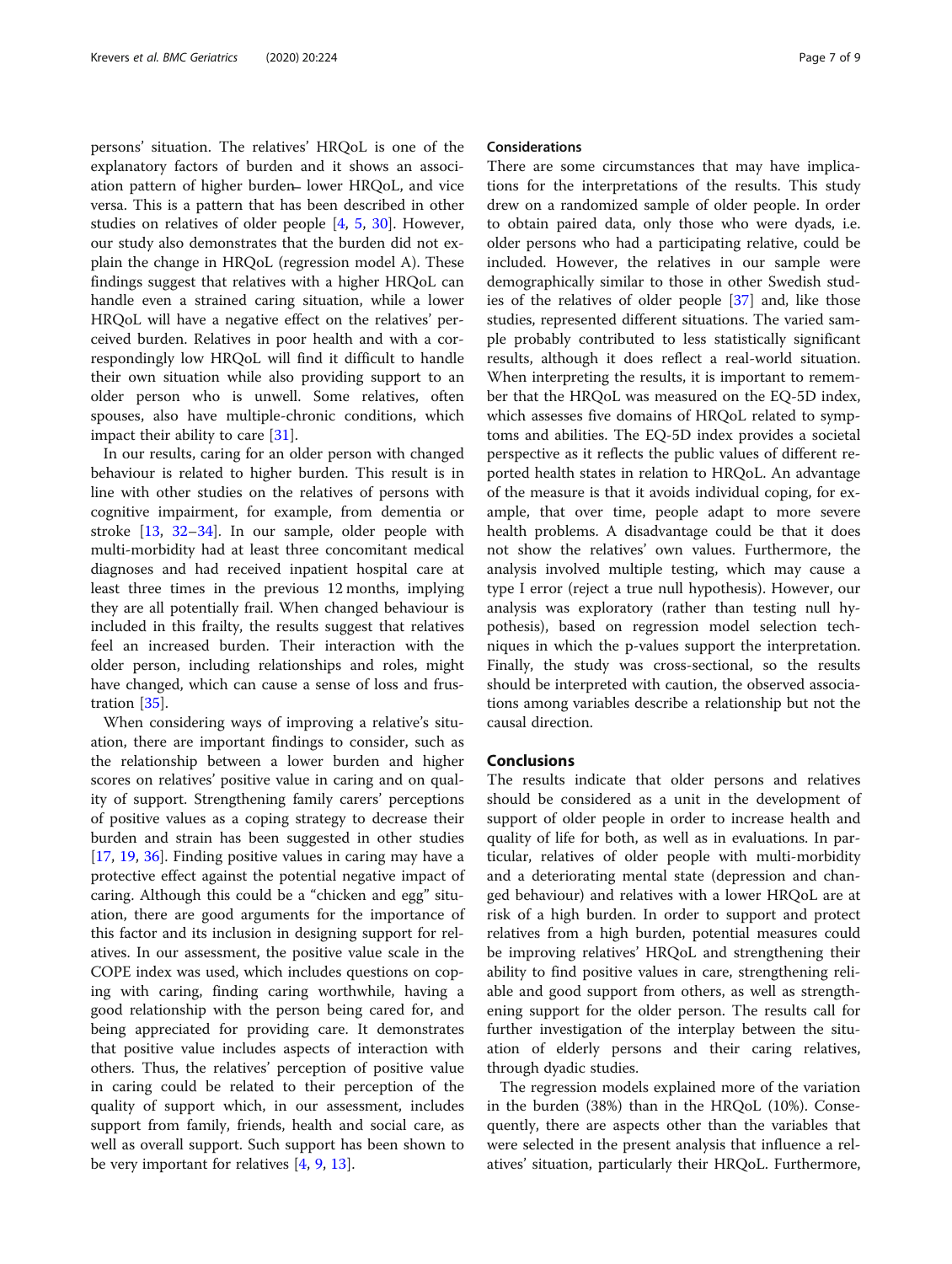<span id="page-7-0"></span>the relatives' HRQoL explained the variation in the burden, although the burden did not explain the variation in the HRQoL. These findings suggest that the relatives' HRQoL is not so easily affected by their burden, whereas the relatives' HRQoL can influence their perceived burden. Our study also highlights the risk that assessments of HRQoL (EQ5D index) can underestimate the effect of the caring situation, particularly on younger carers (who are working), because young people generally have better health that can mask the effects more readily seen in older carers. This highlights the need for HRQoL instruments that also capture social interaction as this has shown to be an important aspect of being a relative caring for a family member, as well as being an older person in need of support from others. These results should be considered when deciding on interventions and choosing outcome assessments in future studies on the relatives' of older people with multi-morbidity.

#### Abbreviation

HRQoL: Health-related quality of life

#### Acknowledgements

We wish to thank Professor Emeritus Mitra Unosson for her valuable contribution to our study.

#### Authors' contributions

Study design: AE, JE, TJ, BK, AM. Analysis: BK and AM. Manuscript preparation: BK. All authors performed a critical revision of the manuscript and approved the final version to be published: AE, JE, TJ, BK, AM. The manuscript has been read and approved by all authors.

#### Funding

This study was funded by the Region of Östergötland and Linköping University. Open access funding provided by Linköping University.

## Availability of data and materials

The datasets generated and/or analysed during the current study are not publicly available due to Swedish legislation on ethics in research but are available from the corresponding author.

#### Ethics approval and consent to participate

The study protocol was approved by the Regional Ethical Review Board (Dnr. 2011/41–31), and informed written consent was given by the participants.

#### Consent for publication

Not applicable.

#### Competing interests

The authors declare they have no competing interests.

#### Author details

<sup>1</sup>Department of Health, Medicine and Caring Sciences, Linköping University, Linköping, Sweden. <sup>2</sup>Department of Clinical Sciences Lund/Clinical Sciences Helsingborg, Lund University, Lund, Sweden. <sup>3</sup>Department of Neurobiology, Care Sciences and Society, Karolinska Institutet, Solna, Sweden.

## Received: 6 November 2019 Accepted: 4 June 2020 Published online: 26 June 2020

# References

1. Moore KL, Boscardin WJ, Steinman MA, Schwartz JB. Patterns of chronic comorbid medical conditions in older residents of US nursing homes: differences between the sexes and across the agespan. J Nutr Health Aging. 2014;18(4):429–36.

- 2. Glynn LG, Valderas JM, Healy P, Burke E, Newell J, Gillespie P, et al. The prevalence of multimorbidity in primary care and its effect on health care utilization and cost. Fam Pract. 2011;28(5):516–23.
- 3. Marengoni A, Rizzuto D, Wang HX, Winblad B, Fratiglioni L. Patterns of chronic multimorbidity in the elderly population. J Am Geriatr Soc. 2009; 57(2):225–30.
- 4. Bleijlevens M, Stolt M, Stephan A, Zabalegui A, Saks K, Sutcliffe C, et al. Changes in caregiver burden and health-related quality of life of informal caregivers of older people with dementia: evidence from the European RightTimePlaceCare prospective cohort study. J Adv Nurs. 2015;71(6):1378–91.
- 5. Dahlrup B, Ekstrom H, Nordell E, Elmstahl S. Coping as a caregiver: a question of strain and its consequences on life satisfaction and healthrelated quality of life. Arch Gerontol Geriatr. 2015;61(2):261–70.
- 6. Aggar C, Ronaldson S, Cameron I. Reactions to caregiving in frailty research. Arch Gerontol Geriatr. 2011;53(2):e138–43.
- 7. Roth DL, Perkins M, Wadley VG, Temple EM, Haley WE. Family caregiving and emotional strain: associations with quality of life in a large national sample of middle-aged and older adults. Qual Life Res. 2009;18(6):679–88.
- 8. Neugaard B, Andresen E, McKune SL, Jamoom EW. Health-related quality of life in a National Sample of caregivers: findings from the behavioral risk factor surveillance system. J Happiness Stud. 2008;9(4):559–75.
- 9. Adelman RD, Tmanova LL, Delgado D, Dion S, Lachs MS. Caregiver burden a clinical review. J Am Med Assoc. 2014;311(10):1052–9.
- 10. Eckerblad J, Theander K, Ekdahl A, Unosson M, Wirehn AB, Milberg A, et al. Symptom burden in community-dwelling older people with multimorbidity: a cross-sectional study. BMC Geriatr. 2015;15:1.
- 11. Larkin M, Henwood M, Milne A. Carer-related research and knowledge: findings from a scoping review. Health Soc Care Commun. 2019;27(1):55–67.
- 12. Milberg A, Wahlberg R, Krevers B. Patients' sense of support within the family in the palliative care context: what are the influencing factors? Psycho Oncol. 2014;23(12):1340–9.
- 13. Alvira MC, Risco E, Cabrera E, Farre M, Hallberg IR, Bleijlevens MHC, et al. The association between positive–negative reactions of informal caregivers of people with dementia and health outcomes in eight European countries: a cross–sectional study. J Adv Nurs. 2015;71(6):1417–34.
- 14. Metzelthin SF, Verbakel E, Veenstra MY, van Exel J, Ambergen AW, Kempen G. Positive and negative outcomes of informal caregiving at home and in institutionalised long-term care: a cross–sectional study. BMC Geriatr. 2017; 17(1):232.
- 15. Hoefman RJ, van Exel J, Brouwer W. How to include informal care in economic evaluations. Pharmacoeconomics. 2013;31(12):1105–19.
- 16. Brooks R. EuroQol: the current state of play. Health Policy. 1996;37(1):53–72.
- 17. Balducci C, Mnich E, Mckee KJ, Lamura G, Beckmann A, Krevers B, et al. Negative impact and positive value in caregiving: validation of the COPE index in a six-country sample of carers. Gerontologist. 2008;48(3):276–86.
- 18. Lo C, Walsh A, Mikulincer M, Gagliese L, Zimmermann C, Rodin G. Measuring attachment security in patients with advanced cancer: psychometric properties of a modified and brief experiences in close relationships scale. Psycho Oncol. 2009;18(5):490–9.
- 19. Krevers B, Milberg A. The sense of security in care Relatives' evaluation instrument: its development and presentation. J Pain Symptom Manag. 2015;49(3):586–94.
- 20. McKee K, Balducci C, Krevers B, Wojszel B, Mnich E, Prouskas C. The EUROFAMCARE common assessment tool (CAT): item and scale development and description. In: Lamura G, Döhner H, Kofahl C, editors. Family carers of older people in Europe – a six country comparative study. Berlin: LIT verlag; 2008. p. 49–73.
- 21. Keady J, Nolan M. Behavioural and instrumental stressors in dementia (BISID): refocussing the assessment of caregiver need in dementia. J Psychiatr Ment Health Nurs. 1996;3(3):163–72.
- 22. Krevers B, Oberg B. Development of the 'Patient perspective on care and rehabilitation process' instrument (POCR). Aging Clin Exp Res. 2002;14(5):402–11.
- 23. Yesavage JA, Brink TL, Rose TL, Lum O, Huang V, Adey M, et al. Development and validation of a geriatric depression screening scale – a preliminary–report. J Psychiatr Res. 1983;17(1):37–49.
- 24. Krevers B, Milberg A. The instrument 'Sense of security in care Patients' Evaluation': its development and presentation. Psycho Oncol. 2014;23(8): 914–20.
- 25. Grönlund A, Öun I. Rethinking work–family conflict: dual-earner policies, role conflict and role expansion in Western Europe. J Eur Soc Policy. 2010;20(3): 179–95.